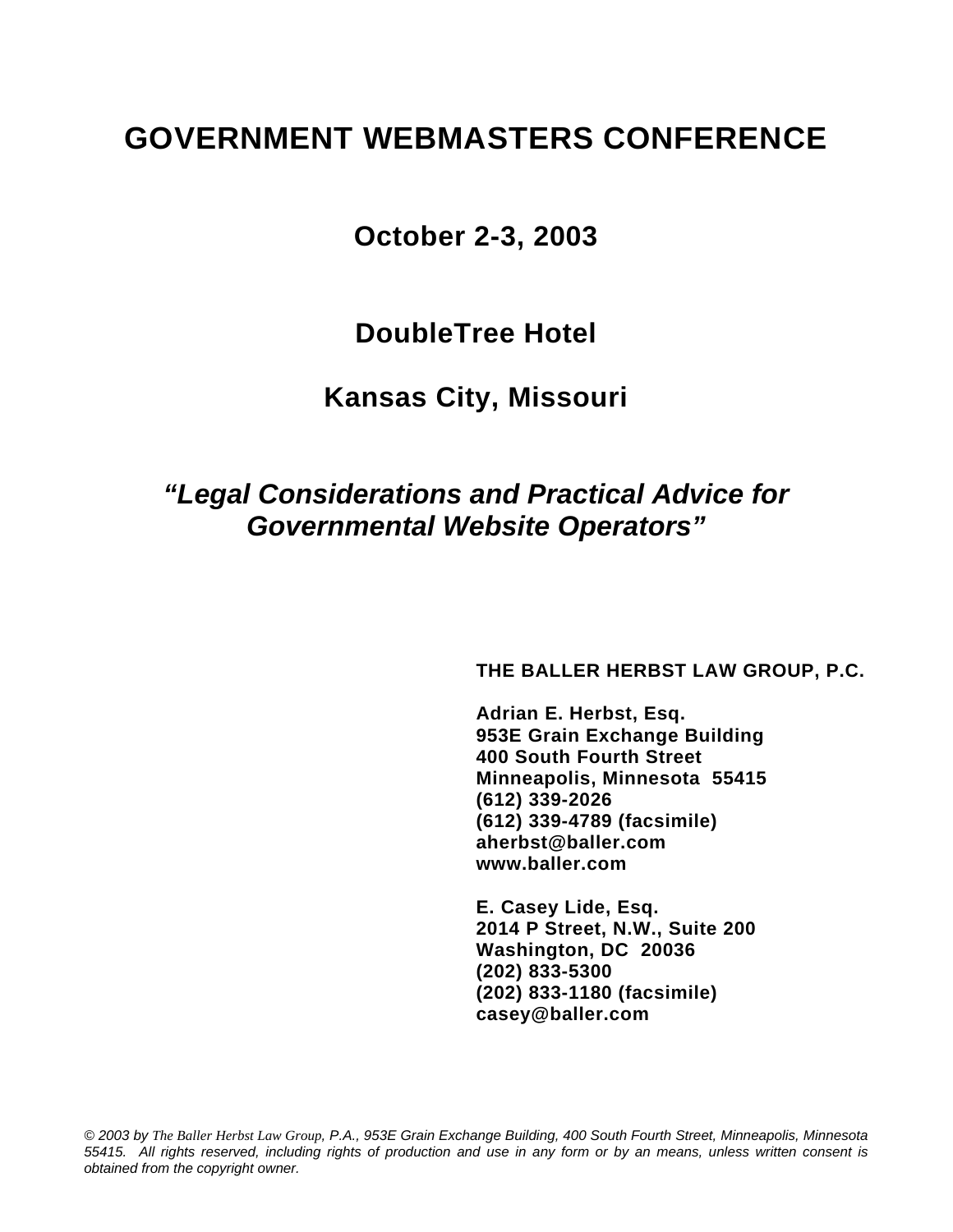# **TABLE OF CONTENTS**

## **PART I: LEGAL CONSIDERATIONS FOR CREATING AND OPERATING A GOVERNMENT WEBSITE**

## **1. The First Amendment and the Public Forum Doctrine**

Traditional Public Forum "Designated" or "Limited" Public Forum Non-public Forum Designated Forum vs. Non-public Forum *Putnam Pit, Inc. v. City of Cookeville,* 221 F.3d 834 (6<sup>th</sup> Cir. 2000) *Lehman v. City of Shaker Heights,* 418 U.S. 298 (1974)

#### **2. E-Government Considerations**

**Generally** Federal Privacy Act of 1974

#### **3. Open Records Acts**

Information subject to open records requests Electronic information Entities subject to open records laws

#### **4. Copyright**

11<sup>th</sup> Amendment state immunity Compliance and safe harbors

# **5. Policies on Collection of Personal Information**  Privacy policies

Children's Online Privacy Protection Act of 1998 (COPPA)

#### **6. Website Accessibility Requirements**

Americans With Disabilities Act of 1990 – Title II Section 508, Rehabilitation Act Amendments of 1998 State website accessibility policies Voting Rights Act of 1965 Website accessibility resources

#### **PART II: PRACTICAL ADVICE FOR CREATING A GOVERNMENT WEBSITE**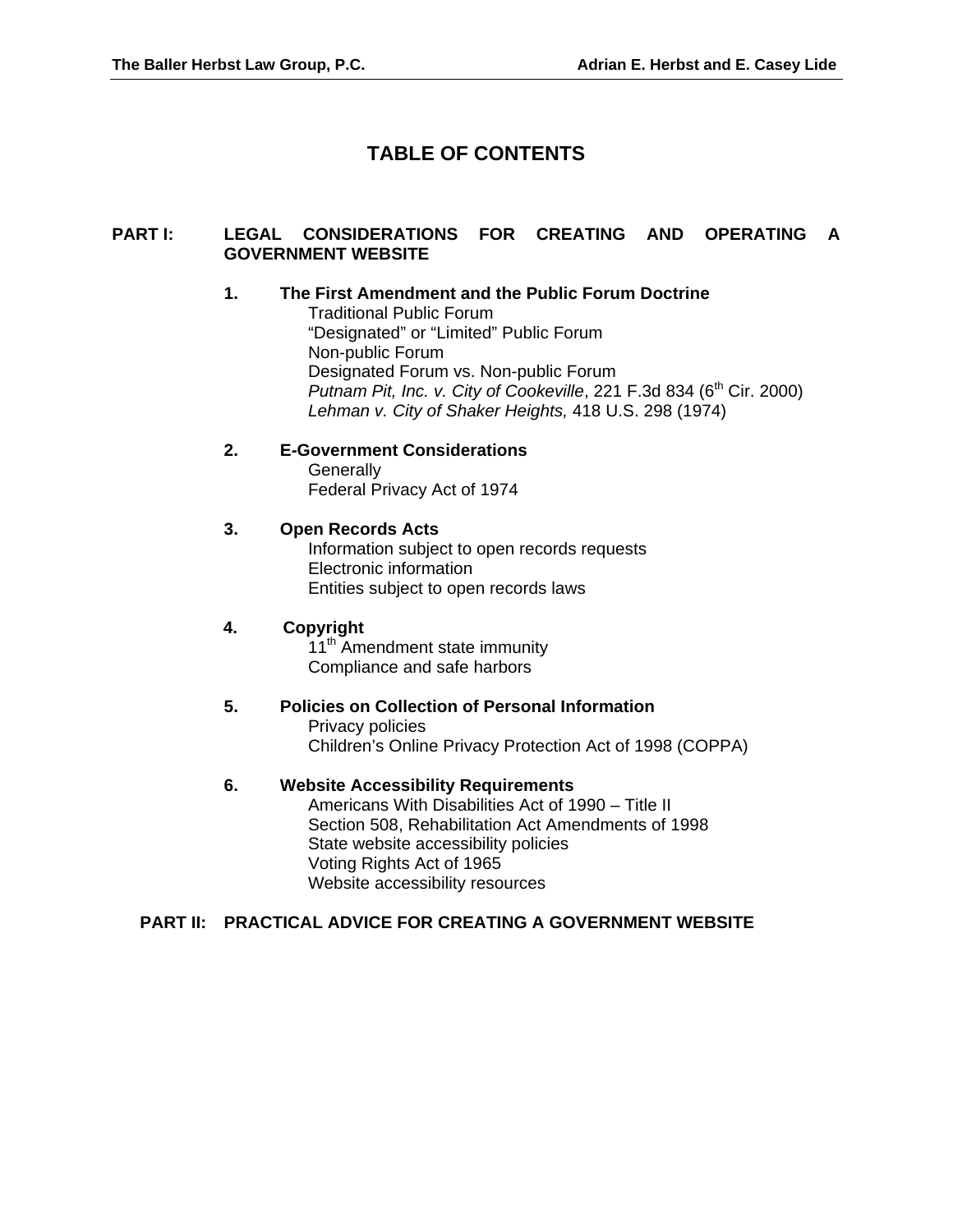# **PART I:**

# **LEGAL CONSIDERATIONS FOR CREATING AND OPERATING A GOVERNMENT WEBSIT[E1](#page-2-0)**

Accessible from virtually anywhere, creatable by virtually anyone, and able to provide virtually any kind of digital, infinitely copy-able content, Internet websites present a myriad of legal issues for all website owners to consider. Websites operated by a government entity -- with which we are concerned here -- implicate additional, important constitutional and statutory obligations that are not applicable to private entities. As a means for providing government information, communicating more directly with citizens, and for providing efficient government services, such websites obviously hold great promise. However, government entities that do so should be aware that this new tool for citizen interaction carries with it the potential for legal entanglement on several fronts.

# **1. THE FIRST AMENDMENT AND THE PUBLIC FORUM DOCTRINE:[2](#page-2-1)**

The First Amendment of the United States Constitution – applicable only to government entities – is of preeminent importance in this area. The First Amendment, and the degree to which a "public forum" exists, are central to many issues presented by government websites. In particular, the public forum doctrine sheds light on legal

<span id="page-2-0"></span>l <sup>1</sup> This overview of legal considerations pertaining to government websites is intended to provide government website policymakers with a base of knowledge, and to bring to mind issues that website planners may not yet have considered. It is not intended to be an exhaustive treatment of the issues, nor does the Baller Herbst Law Group purport to have expertise in the law of your given state or locality. Keeping in mind that this is an extraordinarily fluid and rapidly changing area of law, we urge government website officials to obtain legal counsel for additional evaluation of these and other legal issues, and for appropriate consideration of local law.

<span id="page-2-1"></span>It is possible that the public forum doctrine – having evolved over many years of First Amendment jurisprudence – may not be extended wholesale to cyberspace. The Supreme Court recently declined to use the public forum analysis in analyzing free speech questions involving public access cable television channels (using an alternative and arguably more flexible *O'Brien* test instead), with Justice Stephen Breyer suggesting that "the new and changing area" of cable television was not an appropriate context for the "partial analogy" of the public forum doctrine. *Denver Area Educational Telecommunications Consortium v. FCC,* 518 U.S. 727, 749 (1996). Justice Souter put a finer point on it:

<sup>&</sup>quot;As broadcast, cable, and the cybertechnology of the Internet and World Wide Web approach the day of using a common receiver, we can hardly assume that standards for judging the regulation of one of them will not have immense, but now unknown and unknowable, effects on the others. Accordingly, in charting a course that will permit reasonable regulation in light of the values in competition, we have to accept the likelihood that the media of communication will become less categorical and more protean. . . . [I]n my own ignorance I have to accept the real possibility that if we had to decide today . . . just what the First Amendment should mean in cyberspace, . . . we would get it fundamentally wrong."

*Id.,* at 776-777 (Souter, J., concurring).

Regardless of the public forum doctrine's judicial viability (it remains dominant), the lessons of the public forum analysis can serve as effective decision-making guideposts for government website policymakers.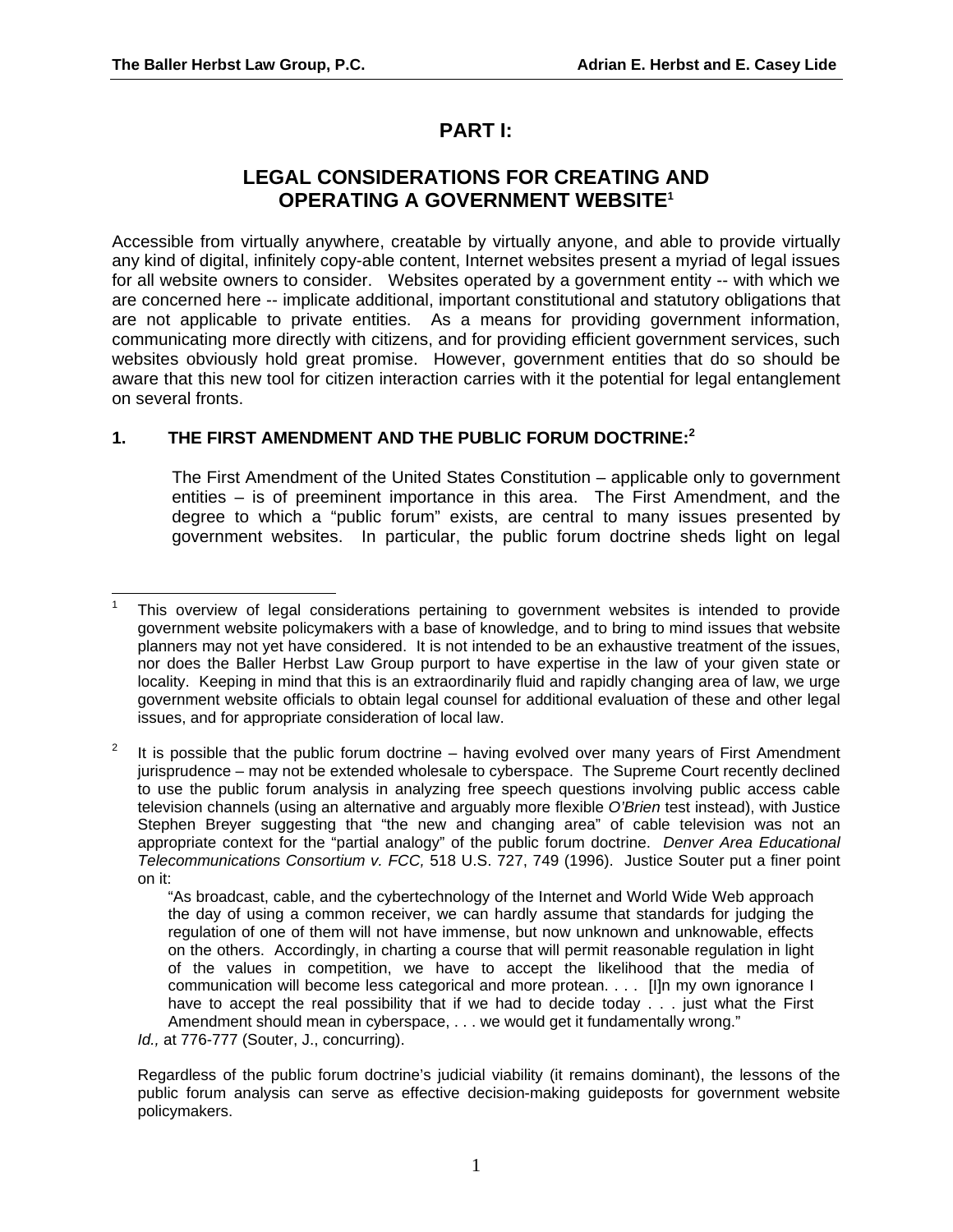ramifications of allowing others to communicate via your public, governmental website. Thus, it is central to policy questions relating to:

- $\Rightarrow$  Links from the government site to external websites.
- $\Rightarrow$  The inclusion of local businesses/attractions information on the public webpage.
- $\Rightarrow$  Advertising policies.
- $\Rightarrow$  Public bulletin boards, "talk back" features, and other citizen interactivity efforts.
- $\Rightarrow$  Copyright (tangentially).

The degree to which the government website amounts to a "public forum" dictates how a court will treat any regulation of speech by the government. (A "regulation of speech" in this context would include the website's policies on external linking, advertising, public bulletin boards, etc.) In simple terms, if a government website is analogous to a public park, a court will require the government to meet a very high justification for any regulation of speech. It will be very difficult in that case for the government entity to exert any sort of control over the speech expressed on the website, or to withstand a challenge by a disaffected party. Conversely, if the website is more akin to a government publication, with significant restrictions on outside content or no outside content at all, the court will likely not treat the website as a public forum, and First Amendment challenges to the website will be much more difficult to maintain:

- **A. "Traditional" Public Forum:** Such as parks and streets, "places which by long tradition or by government fiat have been devoted to assembly and debate." *Perry Educ. Ass'n v. Perry Local Educators' Ass'n,* 460 U.S. 37 (1983).
	- o Any state regulation of speech in a traditional public forum must withstand strict scrutiny.
	- o Content-based restriction must serve a compelling state interest and be narrowly tailored.
	- o Content-neutral regulations (time, place, manner) also subject to heightened scrutiny, and alternative means of expression must be available.
	- o Website that is not open to the "free exchange of ideas" will not be deemed a traditional public forum. *Putnam Pit, Inc. v. City of Cookeville, Tennessee,*  221 F.3d 834 ( $6^{th}$  Cir. 2000).
	- o Website that opens door to "free exchange of ideas" will be subject to the highest level of judicial scrutiny. This could be triggered by, among other things:
		- Publicly-accessible "bulletin boards."
		- **Talk Back"** areas.
		- **Unrestricted online chats.**
- **B. "Designated" or "Limited" Public Forum**: Government intentionally opens a nontraditional public forum for public use. *Cornelius v. NAACP Legal Defense & Educ. Fund, Inc.,* 473 U.S. 788 (1985). Potential (but judicially untested) examples include a municipal auditorium rented by a citizen's group, a subject-moderated electronic bulletin board on a government website, or a policy-defined collection of links/advertisements to external websites, with decisions *not* made on an ad hoc basis.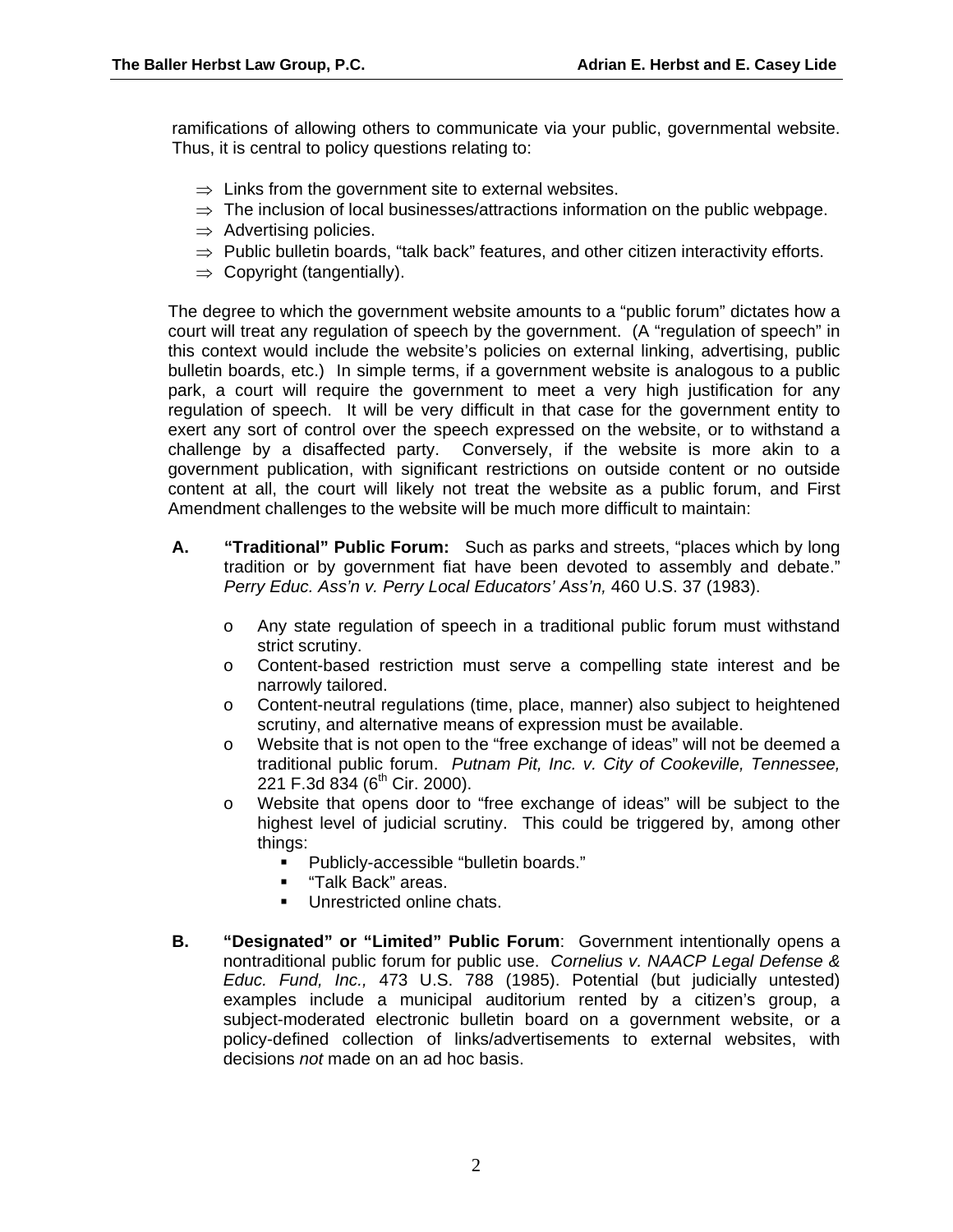- o Same strict scrutiny standards apply as to traditional public forum, to the extent the state chooses to keep it open and to the extent the content and participants are within the scope of the forum.
- o But strict standards may not be applicable to those to whom the forum was not opened, or to content that is not within the scope of the forum. E.g.; content on bulletin boards, public notices, and advertising (to a slightly different degree) may be restricted on a content-oriented -- but viewpointneutral -- basis, so long as it is consistent and (ideally) supported by a stated policy.
- $\circ$  If a state entity excludes a speaker from the forum who falls within the "class" to which a designated public forum is made generally available, its action is subject to strict scrutiny." *Ark. Educ. Television Comm'n v. Forbes,* 523 U.S. 666, 677 (1998).
- o Important to ensure that any restrictions are viewpoint-neutral.
- **C. "Non-public" Forum**: Characteristics include the government maintaining nearly complete control over communications, or only allowing government communications. As discussed below, the *Putnam Pit* court found the city website to be a non-public forum, even though it included links to external, private websites, in large part because of ad hoc decision-making by the city as to what to allow.
	- o Government may impose restrictions if the regulation is reasonable (nonpublic forum evade strict scrutiny). Once the forum is identified as nonpublic, it becomes very difficult for speakers to access the forum.
	- o Government may not discriminate based upon viewpoint of the speaker.
	- o First Amendment does not forbid a viewpoint-neutral exclusion of speakers who would disrupt a non-public forum and hinder its effectiveness for its intended purpose.
- **D.** "Designated" Forum vs. "Non-public" Forum: Two-part test (6<sup>th</sup> Circuit) to determine whether government intended a designated public forum, or, instead, a non-public forum:
	- 1. Whether government has made the "property" generally available to an entire class of speakers or whether individual members of that class must obtain permission in order to access the property.
	- 2. Whether exclusion of certain expressive conduct is properly designed to limit the speech activity occurring in the forum to that which is compatible with the forum's purpose.

**Putnam Pit, Inc. v. City of Cookeville, Tennessee**, 221 F.3d 834 (6<sup>th</sup> Cir. 2000)*:* Plaintiff Geoffrey Davidian sued Cookeville, Tennessee, alleging violations of First Amendment rights due to city's refusal of Davidian's request that it establish a hypertext link from the city website to a website owned by Davidian (who "published a small tabloid and web page" located in California, known as the Putnam Pit).

At the time Davidian requested the link the city had no stated policy on external linking, and its website "included links for several for-profit and non-profit entities,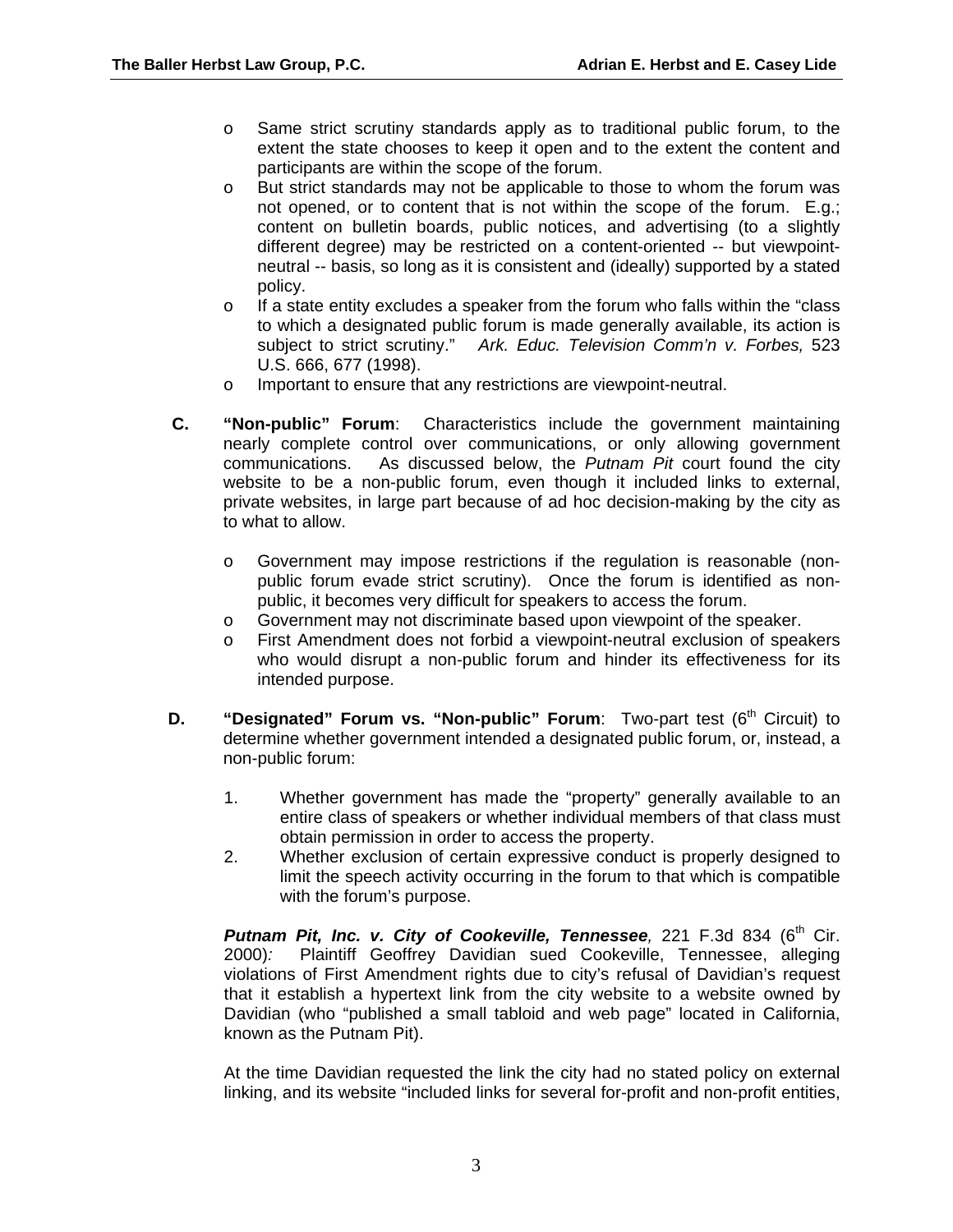including a local technical college, two Internet service providers, a law firm, a local computer club, a truck product manufacturer and distributor, and a site with information about Cookeville." *Putnam Pit,* 221 F.3d at 841. The city subsequently decided to allow links to non-profit entities only.

After Davidian's request, the city chose to adopt a policy that it would only provide links from the Cookeville website to other sites which would promote the economic welfare, tourism, and industry of the city. Pursuant to this policy, the city denied the link to The Putnam Pit. Davidian argued that the city had established a designated public forum by allowing external links on its site.

The  $6<sup>th</sup>$  Circuit held that the city's website was not a traditional public forum, nor a designated public forum, but was a **non-public forum**, and found the refusal to provide a link to the Putnam Pit to be reasonable and permissible:

- $\circ$  The court emphasized that, regardless of the policy the city adopted (e.g., non-profits only, local welfare-tourism-industry only), the city exercised control over links on a case-by-case ad hoc basis. "Cookeville has not provided open access to links to the city's site, whereby anyone could set up their own link from the city's site to an outside Web site without going through the city on a one-on-one basis." *Id.,* at 843.
- o City "clearly did not open up access to any specified group of users." *Id.,* 844.
- $\circ$  City had a legitimate interest in limiting the pool of persons who might be linked from the city's web page. Found to be consistent with 'the process of limiting a non-public forum to activities compatible with the intended purpose of the property.'" *Id.,* quoting *Perry Educ. Ass'n v. Perry Local Educators' Ass'n,* 460 U.S. 37, 49 (1983).
- o The court acknowledged that the city's policies enabled it "broad discretion" in choosing for whom to provide links from the city website, but "while the city may 'restrict use to those who participate in the forum's official business,' *Perry,* 460 U.S. at 53, it may not do so based on viewpoint. In other words, Davidian has no entitlement to a link to the city's Web site, however, he may not be denied one solely based on the controversial views he espouses, without regard for the forum's purpose and structure." *Putnam Pit,* 221 F.3d at 844.

*Lehman v. City of Shaker Heights,* 418 U.S. 298 (1974)(advertising): U.S. Supreme Court held that the advertising space on city transit vehicles was not a public forum. "Were we to hold to the contrary, display cases in public hospitals, libraries, office buildings, military compounds and other public facilities immediately would become Hyde Parks open to every would-be pamphleteer and politician. This the Constitution does not require." *Lehman,* 418 U.S. at 304. The Court emphasized that the city was engaging in commerce – the transit system – and that "[t]he city consciously has limited access to its transit system advertising space in order to minimize chances of abuse, the appearance of favoritism, and the risk of imposing upon a captive audience. These are reasonable legislative objectives advanced by the city in a proprietary capacity. In these circumstances, there is no First or Fourteenth Amendment violation." *Id.*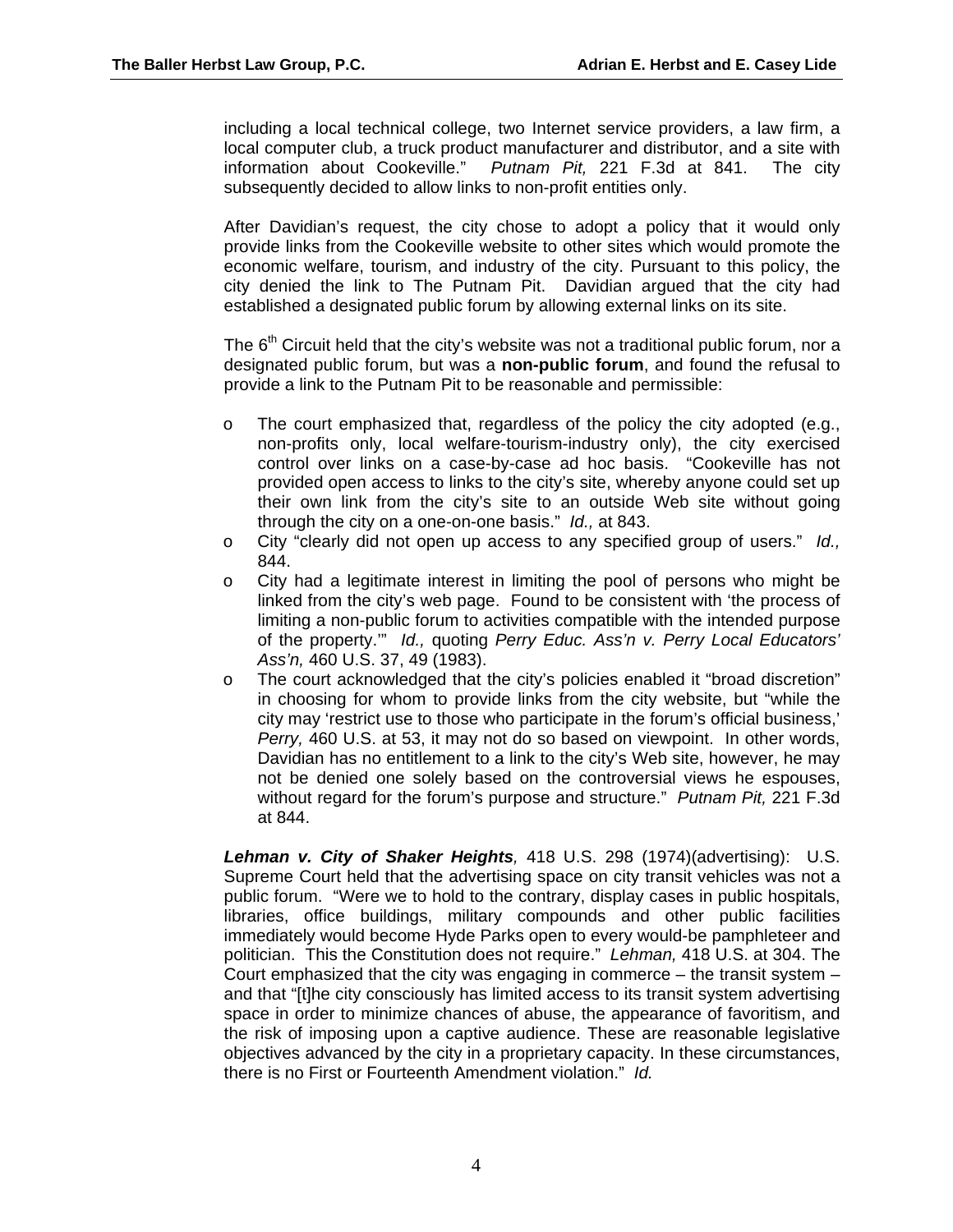**Conclusion:** To minimize First Amendment problems, government website operators should adopt specific policies governing links to external websites, website advertising, and other non-governmental uses of the public website, using the lessons of the public forum analysis and relevant case law.

# **2. E-GOVERNMENT CONSIDERATIONS**

By "e-government," we refer here to a government entity providing the means for persons to interactively "do business with" or otherwise exchange information with the government, via the website. This would include electronic filings of all types, electronic permit applications, providing citizens and businesses access to official records and to individual records, etc. The government uses the website and the Internet not only to publish, but also to enable the citizen to submit transactions to the agency.  $3$ 

Such transactions typically require some form of access control (username/password system, digital certificate, biometrics, etc), combined with stringent security practices. The surrounding issues are numerous and complex, and we do not consider them here in substantial detail. We urge government website planners who are considering such e-government services to do so carefully, and we strongly recommend obtaining outside technical and legal counsel.

One of the key legal considerations relating to e-government is the **Federal Privacy Act of 1974** (5 U.S.C. § 552A). While by its terms it directly applies only to federal agencies, at least nine states have closely analogous statutes that impose privacy obligations on state and local government entities.

The Federal Privacy Act is complex, but its fundamental operative terms include the following:

- o "No [federal] agency shall disclose any record which is contained in a system of records by any means of communication to any person, or to another agency, except pursuant to a written request by, or with the prior written consent of, the individual to whom the record pertains [subject to a list of exceptions] . . . ." 5 USC § 552A(b)
- o "Record" is defined by federal act as: "any item, collection, or grouping of information about an individual that is maintained by an agency, including, but not limited to, his education, financial transactions, medical history, and criminal or employment history and that contains his name, or the identifying number, symbol, or other identifying particular assigned to the individual, such as a finger or voice print or a photograph."

The Federal Privacy Act also gives citizens the right to review what records the federal government maintains about them, and to seek correction of erroneous records, unless those records are legally exempt. *See* 16 CFR 4.13. Again, this right is frequently mirrored at the state level.

<span id="page-6-0"></span><sup>1</sup> 3 *See,* William A. Fenwick & Robert D. Brownstone, *Electronic Filing: What Is It? What Are Its Implications?*, 19 Santa Clara Computer & High Tech. L.J. 181, 199 (2002).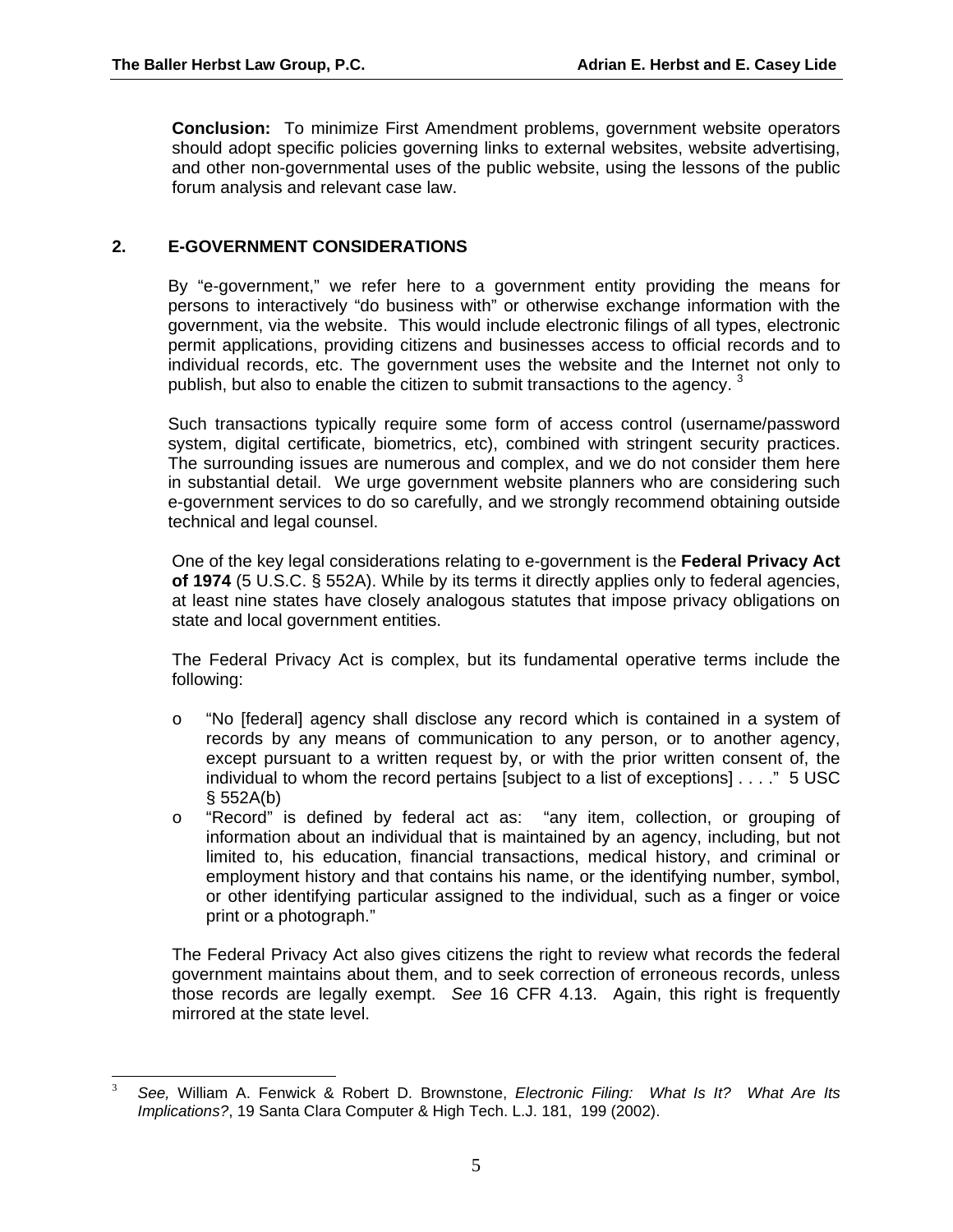# **3. OPEN RECORDS ACTS**

Government website operators must also be cognizant of open records laws in their state. While the federal Freedom of Information Act applies only to federal agencies, virtually all states have some analogous law subjecting state and local government entities to a similar obligation to produce records or information, pursuant to a proper request. While most states have exemptions pertaining to certain personally identifiable information (utility billing records, for example), it is conceivable that citizen communications via a government website (a talk-back feature, interactive council meetings, etc.), as well as email, may be subject to such requests. It is important, therefore, that the government website's policies inform users of the government's obligations under applicable open records laws.

## **Information Subject to Open Records Requests**

In most states, disclosure obligations under open records laws are not applicable to every writing (electronic or otherwise) possessed by a person working for a public agency. The operative term in most states is whether the writing rises to the level of a "public record" or a "public writing." A public records request is not analogous to a discovery request; rough notes and drafts are arguably not "public records" or "public writings" under the laws of many states.

The terms "public writing" and "public record" in general pertain to documents and writings produced in pursuance of official duties. In Arizona, for example, coverage extends to all documents in custody of public officers, who are obliged "to make and maintain records reasonably necessary to provide knowledge of all activities they undertake in the furtherance of their duties." *Carlson v. Pima County*, 687 P.2d 1242, 1245 (Ariz. 1984). But, "the mere fact that writing is in the possession of a public officer or public agency does not make it a public record." *Salt River Pima-Maricopa Indian Community,* 815 P.2d 900, 907 (1991). The Supreme Court of Florida recently ruled that public employees do not need to turn over private e-mail to the public, even when using government computers at work. *State of Florida v. City of Clearwater,*  Nos. SC02-1694, SC02-1753 (Fla., September 11, 2003).

## **Electronic Information**

Virtually all states hold (either implicitly or explicitly) that electronic information or documents are to be treated no differently than paper documents, for purposes of open records requests.

## **Entities Subject to Open Records Laws**

The question of what entities are subject to open records requests may become important in situations where the government website is operated by a private contractor. It is clear that state open records laws apply to state and local government entities, and conversely that such laws do not apply to purely private entities. Less clear, and more relevant for purposes of this document, is the extent to which such laws apply to non-governmental or quasi-governmental entities that receive public funds or benefits, or that undertake government-like activities.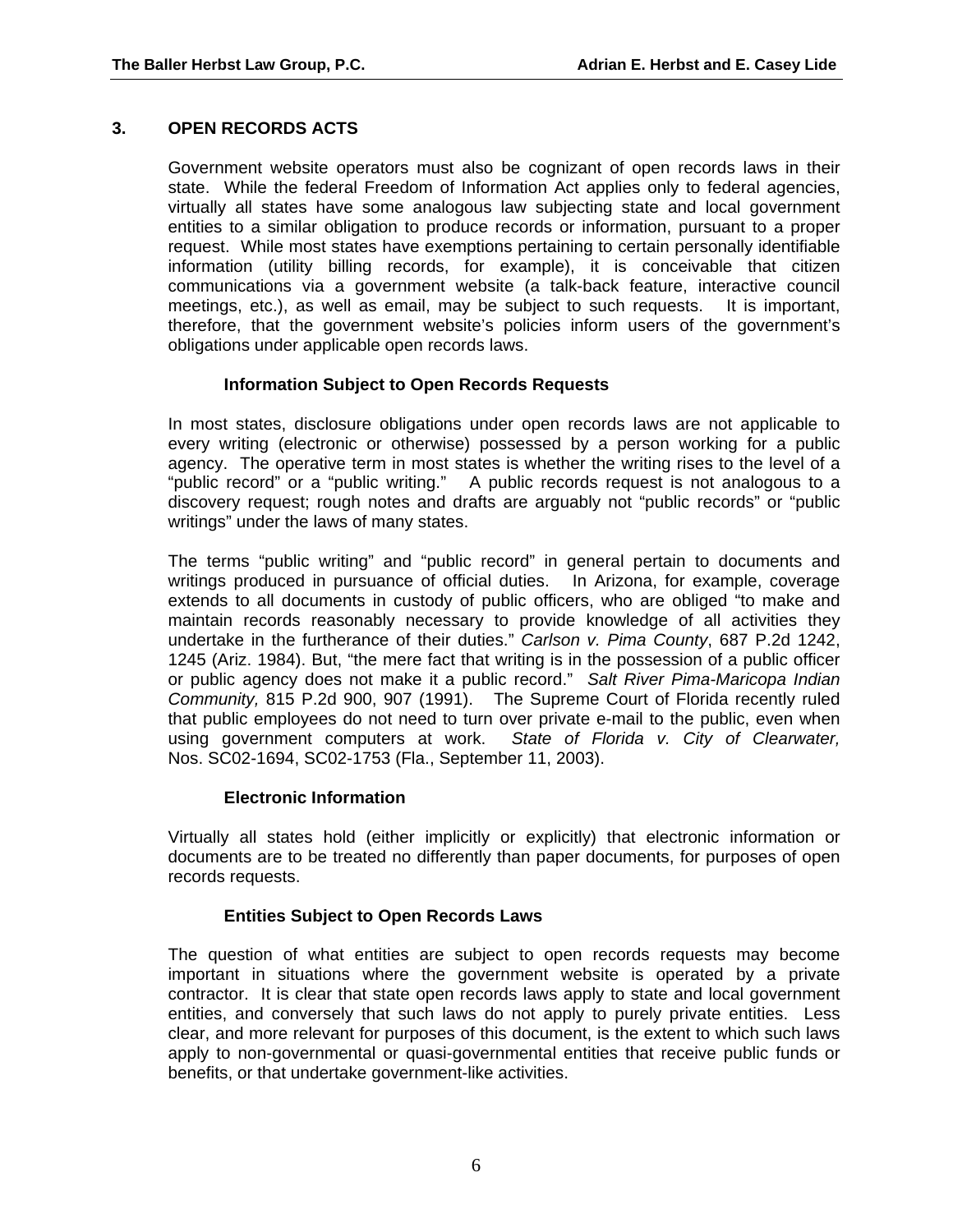In many states, the mere receipt of public funds is not sufficient to bring a private entity within the scope of the open records law. There typically must be some "public-ness" about the entity in question, whether by undertaking a traditional government function, carrying on "public business" in some way, or being formed by the government itself. *See* Arkansas Code Ann. § 25-19-103(5)(A)("any . . . agency wholly or partially supported by public funds or expending public funds"; receipt of public funds alone insufficient; question is whether private entity carries on "public business" or is otherwise intertwined with activities of government. *See, City of Fayetteville v. Edmark,* 687 S.W.2d 840 (1985); Connecticut: *Board of Trustees v. FOIC,* 436 Conn. 544, 436 A.2d 266 (1980)(four-part functional test to determine whether hybrid entities are subject); Delaware: 29 Del. C. § 10002(a); Florida: Fla. Stat. § 119.011(2)(1995)(inquiry is whether nongovernmental body is "acting on behalf of any public agency."); Georgia: *Northwest Ga. Health Sys. v. Times-Journal,* 461 S.E.2d 297 (1995)(any entity that serves a public function is subject to act's requirements); Iowa: Code § 22.2(2)(1991), *KMEG Television, Inc. v. Iowa State Board of Regents,* 440 N.W.2d 382 (Iowa, 1989); Nevada: N.R.S. 239.005; New Hampshire: R.S.A. 91-A:2, *Lodge v. Knowlton,* 118 N.H. 574, 391 A.2d 893 (1978); Oregon: *see Marks v. McKenzie High School Fact Finding Team,* 878 P.2d 417 (1994)(six-part functional test); Pennsylvania: "essential government function"; Texas: § 552.003(1)(A)(x), Tex. Op. Att'y Gen. No. JM-821;

Receipt of public funds *is* the touchstone for open records act coverage in other states. In Indiana, "public entity" is described as any provider of goods, services, or other benefits that is "(1) maintained in whole or in part at public expense; or (2) supported in whole or in part by appropriations or public funds or by taxation." *Indianapolis Convention and Visitors Association, Inc. v. Indianapolis Newspapers, Inc., 557 N.E.2d* 208 (Ind. 1991); Kansas: K.S.A. 45-217(e)(1); Kentucky: KRS 61.870 (any body that receives at least 25 percent of its funds from state or local authority funds); Louisiana: La. Rev. Stat. Ann. § 173390 (nongovernmental bodies receiving public funds are subject to open records law to the extent the records pertain to the receipt of public funds); Maryland: *Moberly v. Herboldsheimer,* 345 A.2d 855 (1975)(open records law applies only if the entity receives sufficient public funds to be considered an "agent" of the state); Michigan: MCLA § 15.232(d)(iv)("public body" definition includes entities "primarily funded by or through state or local authority."); Montana: Mont. Code Ann. § 2-3-203(1)(state constitution guarantees access to records of "public bodies," including "organizations or agencies supported in whole or in part by public funds."); New York: *See*, *Westchester Rockland Newspapers v. Kimball,* 408 N.E.2d 904 (1980); North Dakota: N.D.C.C. § 44.04-17.1; Oklahoma: 51 O.S. § 24A.3.2 (any entity "supported in whole or in part by public funds" is subject); South Carolina: S.C. Code Ann. § 30-4-20(a); Virginia: Va. Code Ann. § 2.2-3701, 1995 Va. Op. Atty Gen. 4 (Jan. 9, 1995)(organizations must be supported principally by public funds to be "public bodies" under the Act); West Virginia: *4-H Road Community Association v. West Virginia University Foundation,* 388 S.E.2d 308 (1989).

A few states are much more restrictive with regard to what entities are subject to open records requests. Illinois: *See Rockford Newspapers, Inc. v. Northern Illinois Council on Alcoholism and Drug Dependency,* 380 N.E.2d 1192 (2d. Dist. Ill. 1978)(private, not-for-profit organization formed to administer drug and alcohol treatment programs not subject to open meetings act, despite fact that 90 percent of its funding came from governmental grants and contracts, and that its programs were monitored and regulated by federal, state, and local governments); Maine: 1 M.R.S.A. § 402.3 (records of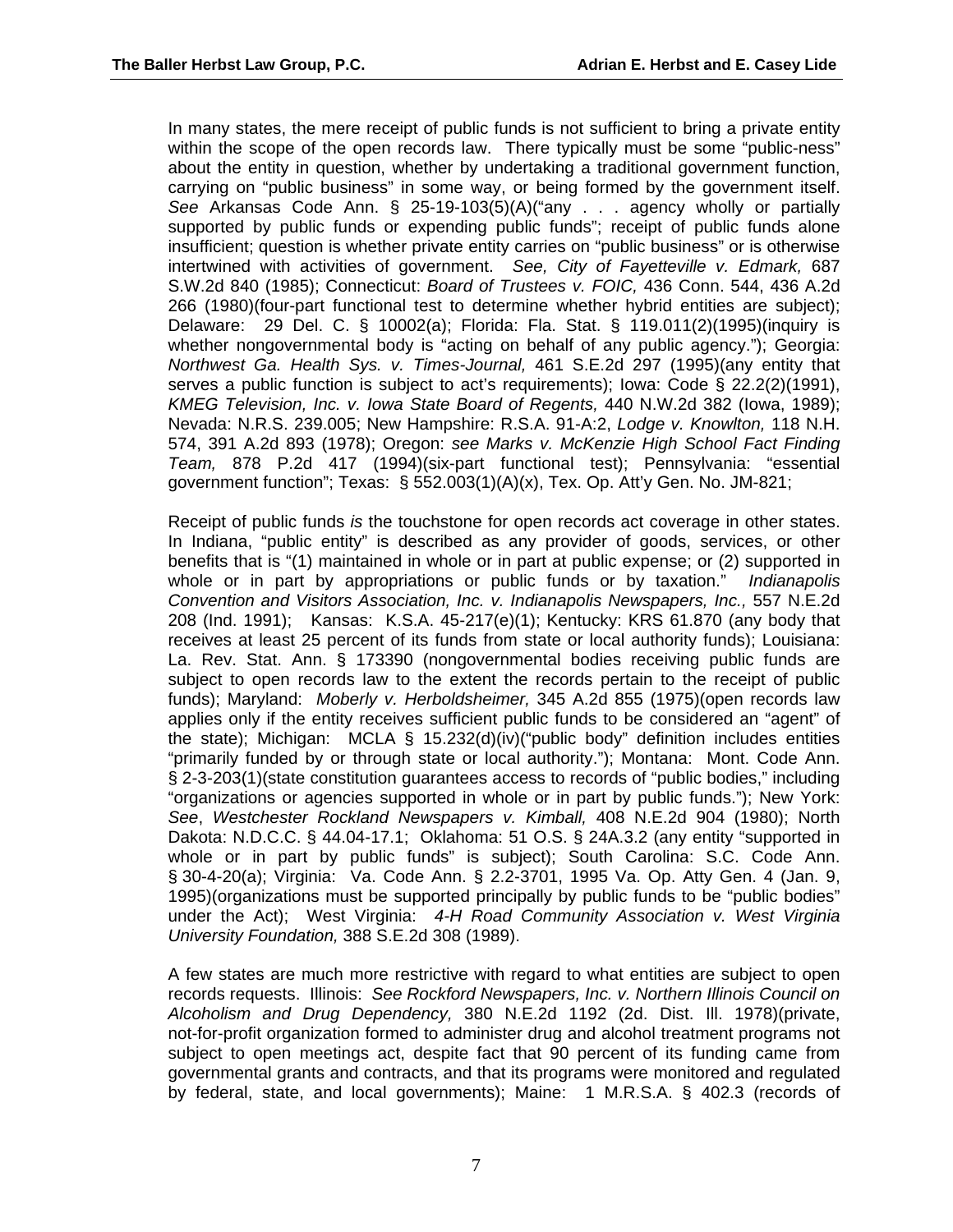non-governmental bodies not available, since definition of "public records" turns on possession by state or political subdivision); Mississippi: § 25-61-3(a); Missouri: Mo. Rev.Stat. § 610.010(4); New Jersey: N.J.S.A. 47:1A-2 (records of non-governmental bodies not subject to law.); Wyoming: Wyo. Stat. § 16-4-201(a)(v) (records of nongovernmental bodies are not "public records.")

In some states, doing business with the government will cause a private contractor to be subject to open records laws. In Alaska, records "developed or received by a public contractor for a public agency" are "public records available for inspection and copying." A.S. § 40.25.220(6). The local open records law of Anchorage, Alaska is particularly broad, stating that the right of access extends to "any document, whether in draft or final form, containing information relating to the conduct of the people's business which is prepared, owned, used or retained by a municipal agency or an agency under contract with the municipality. . . ." AMC 3.90.020(C). (Municipal agency is defined to include any private contractor that has custody of public records. AMC 3.90.020(B)); Utah: Utah Code Ann. § 63-2-301(1)(j), *et seq*

Clearly, there is substantial variety among state open records laws, and accordingly among the obligations those laws are likely to impose on government website operations. We recommend, therefore, that you or your counsel review and verify the open records laws applicable to your jurisdiction.

# **4. COPYRIGHT**

## **11th Amendment State Immunity**

Unless the state has specifically consented to suit for copyright claims (we know of none that have), state entities are immune from suit for copyright infringement. The Eleventh Amendment to the U.S. Constitution $4$  embodies the notion that the states have "sovereign immunity." This means that a state and its agencies may not be sued by persons in the federal courts unless the state entity consents to being sued there (which states have done for a variety of purposes, torts, for instance, but not generally for intellectual property disputes). Suits against a state entity for copyright infringement are typically heard in federal court, therefore states generally are immune from suit for copyright infringement. *See, Chavez v. Arte Publico*, 204 F.3d 601 (5<sup>th</sup> Cir. 2001). In 1999, the U.S. Supreme Court struck down an attempt by Congress to end this immunity. *Florida Prepaid Postsecondary Education Expense Board v. College Savings Bank,* 527 U.S. 627 (1998)

# **Compliance and Safe Harbors**

Nevertheless, it makes obvious sense for government websites to be good copyright citizens because, among other reasons,  $(1)$  the  $11<sup>th</sup>$  Amendment state immunity from copyright infringement may not last forever (bills are periodically introduced in Congress to eliminate it), and (2) copyright owners can employ tactics other than a conventional copyright claim in federal court for monetary damages (they can sue the alleged infringer

<span id="page-9-0"></span> $\frac{1}{4}$  "The Judicial power of the United States shall not be construed to extend to any suit in law or equity, commenced or prosecuted against one of the United States by Citizens of another State, or by Citizens or Subjects of any Foreign State." U.S. Const. amend. XI.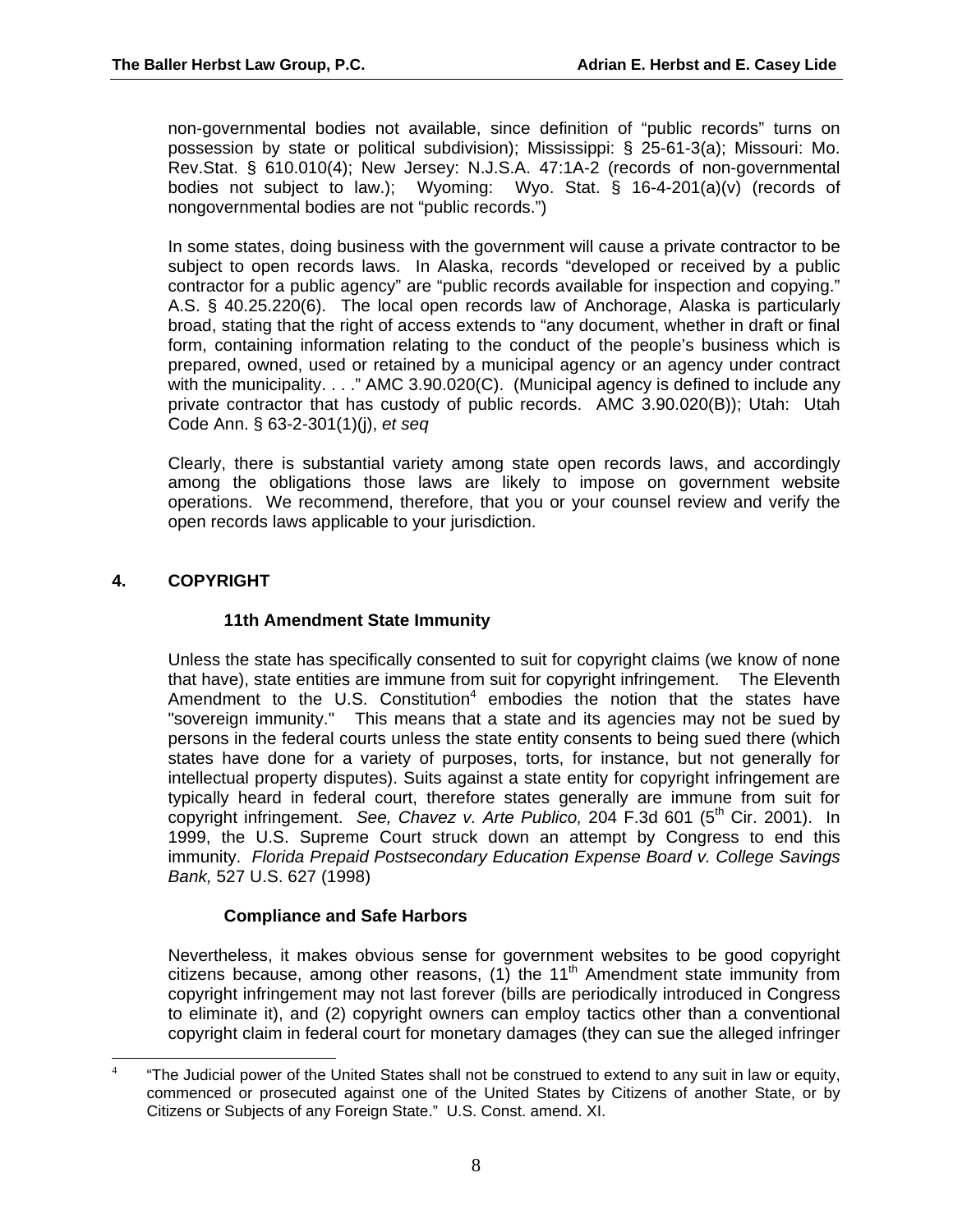individually, they can seek an injunction, and they may be able to pursue a breach of contract action in state court).

While a comprehensive review of copyright law as it relates to government websites is beyond the scope of this document, we recommend that website operators and policymakers obtain a working understanding of copyright law generally, and in particular that they are familiar with the Digital Millennium Copyright Act of 1998, which provides certain safe harbors for online service providers. We also recommend that government entities obtain counsel experienced in copyright issues to ensure that website policies and practices are in compliance, to take full advantage of protections against liability, and, especially, to respond to any allegations of direct or contributory copyright infringement.

In brief, government website policymakers should consider at least the following:

- $\Rightarrow$  Understand and adhere to copyright obligations in the government's own use of, and presentation of information on, the government website. For example:
	- Design the site so that any links to external pages open in their own window, not in a frame of the public website (which may create an unauthorized derivative work).
	- Warning boxes for leaving the site are not user-friendly, and probably are unnecessary.
	- But *do* include a disclaimer addressing liability for linking to a website that contains infringing or illegal content.
	- "Deep linking" directly to copyrighted works of another website may infringe the copyright owner's exclusive rights to display and reproduce such works. This typically comes into play when the other website wishes to have users enter through a front page, for advertising or other purposes.
- ⇒ Understand the doctrine of **fair use** 17 U.S.C. §§ 106-107 which provides an absolute defense to a claim for copyright infringement. § 107 sets out four factors for a court to consider in determining whether the use in a particular case is a fair use: (1) the purpose and character of the use, including whether such use is of a commercial nature or is for nonprofit educational purposes; (2) the nature of the copyrighted work; (3) the amount and substantiality of the portion used in relation to the copyrighted work as a whole; and (4) the effect of the use upon the potential market for or value of the copyrighted work. *See Kelly v. Arriba Soft,* 336 F.3d 811 (9<sup>th</sup> Cir. 2003).
- ⇒ Understand the **Digital Millennium Copyright Act of 1998**:
	- Provides statutory safe harbor from contributory infringement for "service providers" (including website operators) that register with the U.S. Copyright Office, that have no actual knowledge of infringement, and that comply with notice and takedown procedures spelled out in the DMCA.
	- However, state entities should consider *not* registering with the Copyright Office, as that could be argued to be a waiver of  $11<sup>th</sup>$  Amendment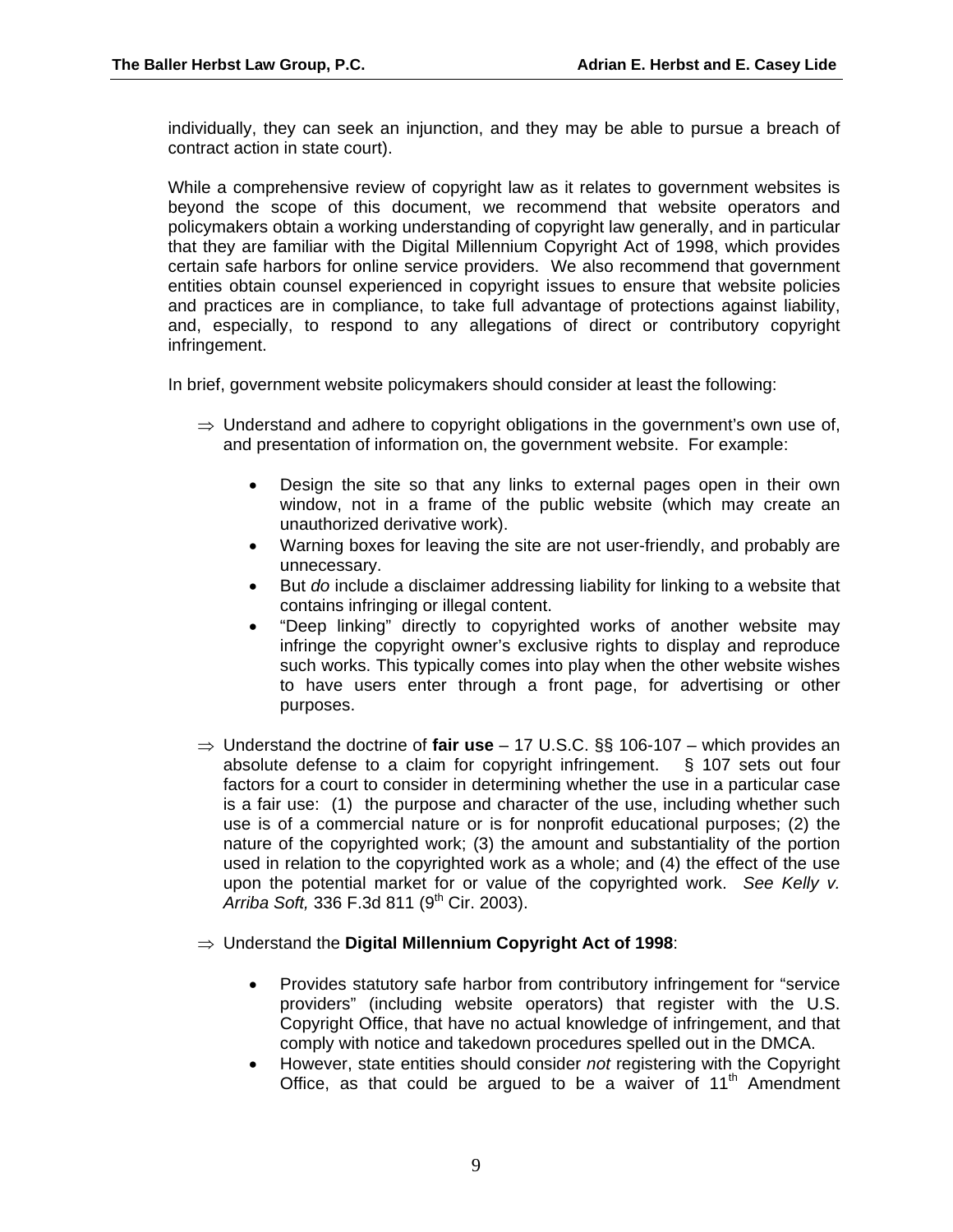immunity, and they may still rely on common law copyright defenses. Check with counsel on this issue.

- ⇒ Adopt language addressing copyright issues in **appropriate website policies** (disclaimers, copyright policy, advertising agreements, etc.).
- $\Rightarrow$  Execute ASCAP/BMI blanket license agreements, if intend to broadcast music.
- ⇒ Consider obtaining broadcast/copyright infringement insurance; or verify coverage by current liability insurance.

If the portion of website where the alleged infringement occurs is a non-moderated public forum, the government entity operating the site probably will *not* be liable for contributory infringement, under evolved common law copyright principles. (But beware of First Amendment implications of providing such a public forum – see section 1, above)

## **5. POLICY ON COLLECTION OF PERSONAL INFORMATION**

Among the several other topics in this paper that compel the drafting and publication of a policy (external linking, advertising, etc.), it is essential that a government website include a well-thought-out statement of its treatment of personally identifiable information (PII). Website officials must also be mindful of their special obligations with regard to children's PII, as a result of the Children's Online Privacy Protection Act of 1998 (COPPA)

First, website planners must decide whether they intend to collect PII at all. Unless the website is a strictly passive, non-interactive effort, it is likely that PII will be collected at some point, whether through an interactive comment form, a talk-back or bulletin board feature, or e-government applications. Good privacy practices mandate that PII not be collected absent the express consent of the user. The website's privacy policy should reflect this. Also, a number of website privacy auditing bodies also exist, which website planners may choose to employ should they wish to display a "seal of approval" on the site.

Children's personally identifiable information presents a special set of considerations. The **Children's Online Privacy Protection Act of 1998** (COPPA) establishes certain restrictions and duties for the collection of information from children, defined in the act as an individual under the age of 13. The rules spell out what a website operator must include in a privacy policy, when and how to seek consent from a parent, and what responsibilities an operator has to protect children's privacy and safety online.

According to the Federal Trade Commission, if you operate a commercial website or an online service directed to children under 13 that collects personal information from children, or if you operate a general audience website and have actual knowledge that you are collecting personal information from children, you must comply with COPPA. *See,* Federal Trade Commission, "How to Comply with The Children's Online Privacy Protection Rule," www.ftc.gov/privacy/privacyinitiatives/childrens.html, (accessed 9/23/03).

Specifically, COPPA requires website operators to include a conspicuous link to a privacy policy, within which it must spell out specifically what information is collected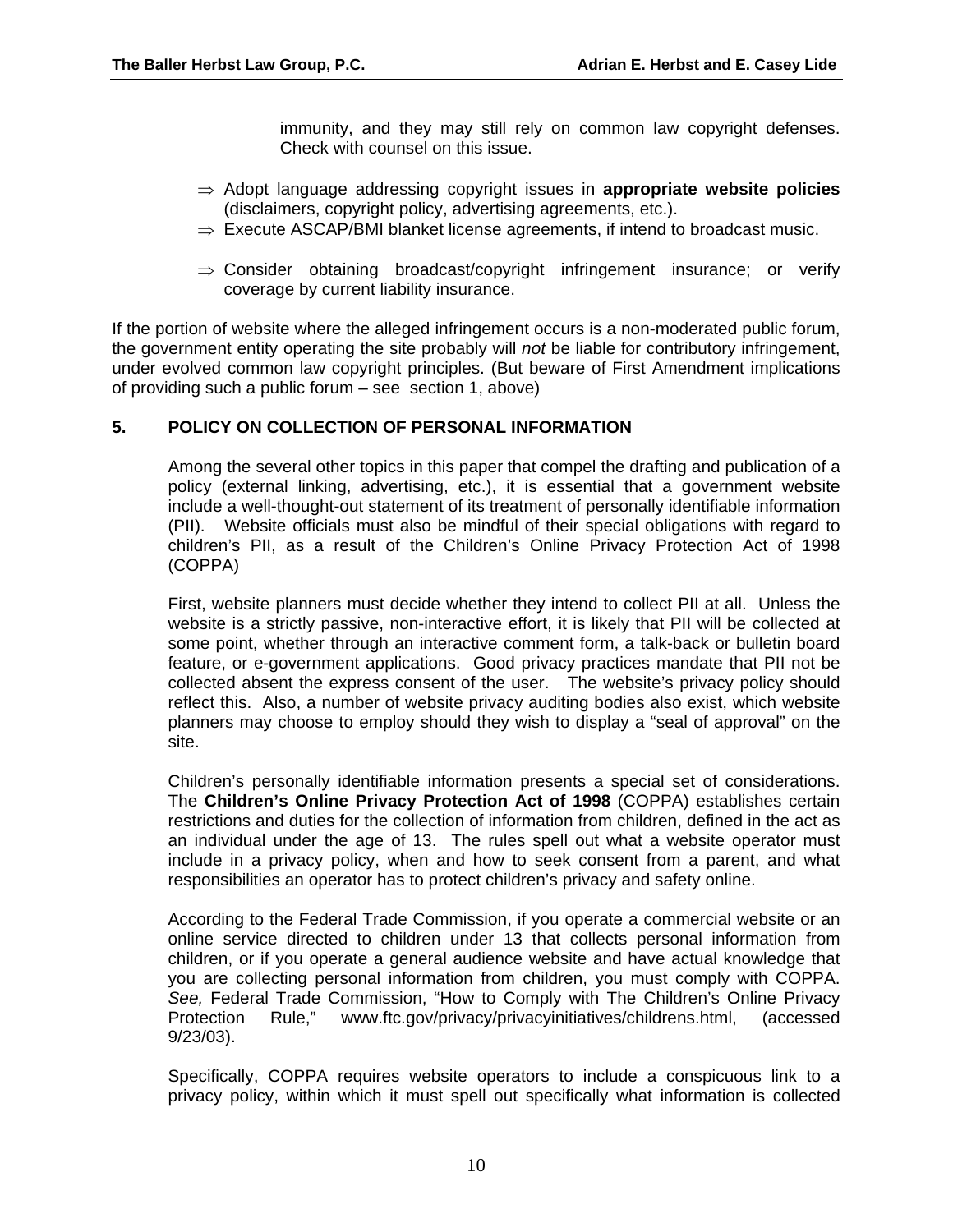from children, how that information is used, how parents may review the child's information and ask to have it deleted. Most importantly, before collecting, using or disclosing personal information from a child, a website operator must obtain "verifiable parental consent."

#### **6. WEBSITE ACCESSIBILITY REQUIREMENTS**

In addition to First Amendment and open records act obligations, government websites (unlike private websites) must also take steps to ensure that they are accessible to persons with disabilities. This obligation is embodied generally in the federal Americans With Disabilities Act, and more specifically in state acts that mirror Section 508 of the federal Rehabilitation Act of 1973.

#### **Americans With Disabilities Act of 1990 – Title II,** 42 U.S.C. §§ 12101, *et seq.*

Title II of the ADA covers all activities of state and local governments, regardless of the government entity's size or receipt of federal funding. Title II requires that state and local governments provide the disabled an equal opportunity to benefit from all programs, services, and activities (e.g. public education, employment, transportation, recreation, health care, social services, courts, voting, and town meetings).

#### **Rehabilitation Act of 1973,** as amended, 29 U.S.C. § 794

Prohibits discrimination on the basis of disability in programs conducted by federal agencies, in programs receiving federal financial assistance, in federal employment, and in the employment practices of federal contractors.

#### **Section 508, Rehabilitation Act Amendments of 1998,** 29 U.S.C. § 794(d)

- Section 508 is the most important set of laws and regulations pertaining to accessibility requirements for government websites. While by its terms it only applies to the federal government, the law typically serves as an express or implicit blueprint for state compliance guidelines. Some states have passed laws expressly stating that all state and local government websites must comply with the federal Section 508.
- Section 508 establishes requirements for electronic and information technology developed, maintained, procured, or used by the federal government. Section 508 requires federal electronic and information technology to be accessible to people with disabilities, including employees and members of the public.
- An accessible information technology system is one that can be operated in a variety of ways and does not rely on a single sense or ability of the user. For example, a system that provides output only in visual format may not be accessible to people with visual impairments, and a system that provides output only in audio format may not be accessible to people who are deaf or hard of hearing. Some individuals with disabilities may need accessibility-related software or peripheral devices in order to use systems that comply with Section 508.
- Section 508 regulations embody technical standards, such as:

*"§ 1194.22(a): "A text equivalent for every non-text element shall be provided (e.g., via "alt," "longdesc," or in element content)."*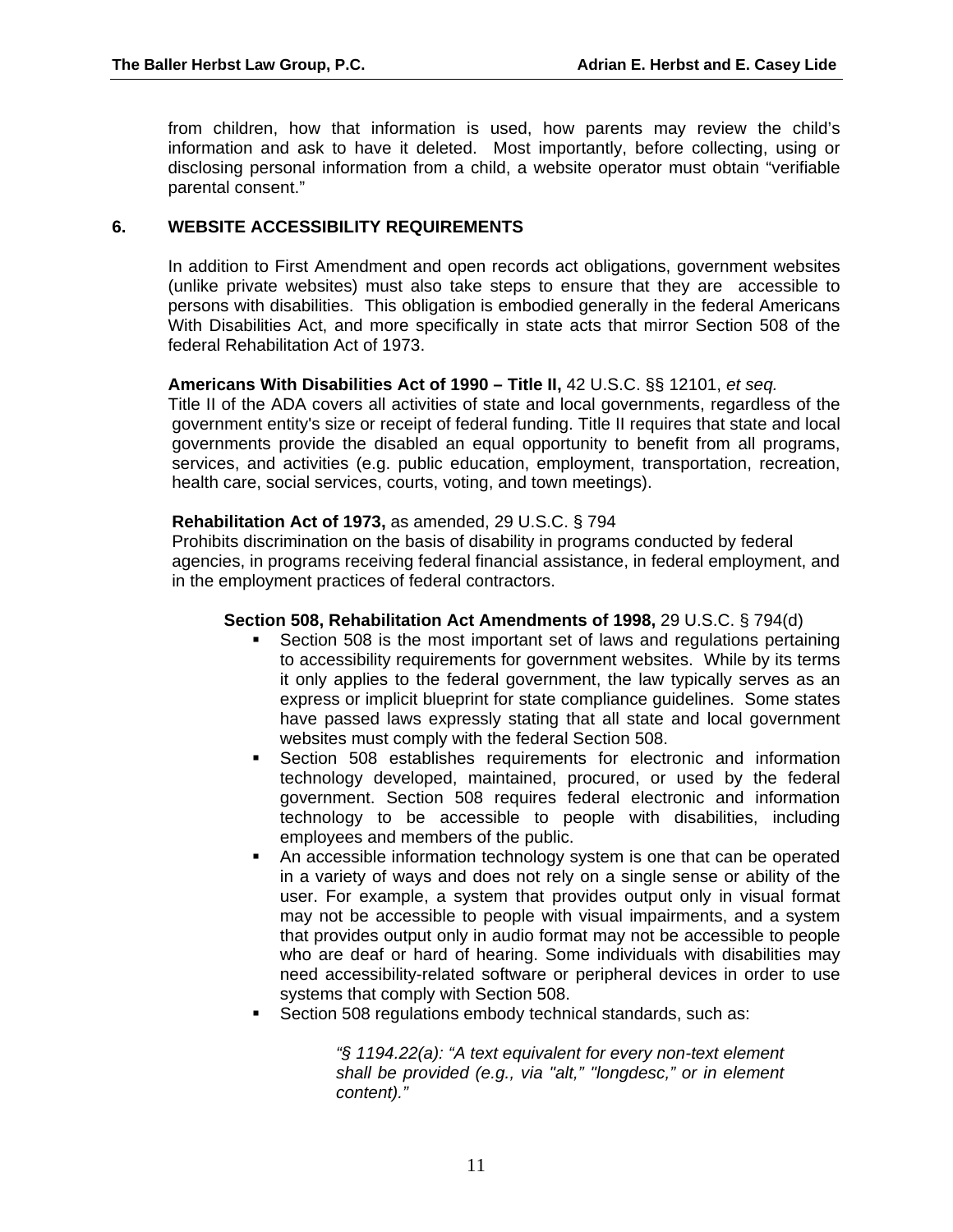and

*§ 1194(f): "Client-side image maps shall be provided instead of server-side image maps except where the regions cannot be defined with an available geometric shape."*

etc.

#### **State website accessibility policies**

Virtually all states have standards, policies, or guidelines relating to website accessibility practices, many of which are expressly meant to apply to local government websites. Some have additional guidelines relating to procurement and application development. About half of the states have enacted laws on the topic, $5$  some of which expressly require state government entities to comply with the federal section 508.

#### **Voting Rights Act of 1965**

The Language Minority Provisions of the Voting Rights Act of 1965, 42 U.S.C. §§ 1973aa – 1a, 1973b(f)(4), may require election materials to be posted in multiple languages, if your jurisdiction is determined, according to U.S. Census data, to be subject to those provisions. *See* 28 C.F.R. Part 55.

#### **Website accessibility resources:**

- o Section 508 compliance resources: http://www.section508.gov
- $\circ$  Web Content Accessibility Guidelines (WCAG, Priorities 1.0 3.0), published by W3C http://www.w3.org/TR/WCAG10/
- o Practical advice: International Center for Disability Resources on the Internet http://icdri.org
- o Website testing application, providing Web Content Accessibility report: (enter website URL, it runs a test and provides an instant report based on requirements of § 508 and WCAG.) www.cynthiasays.com

(2) "In order to improve accessibility of existing technology, and therefore increase the successful employment of individuals with disabilities, particularly blind and visually impaired and deaf and hard-of-hearing persons, state governmental entities, in developing, procuring, maintaining, or using electronic or information technology, either indirectly or through the use of state funds by other entities, shall comply with the accessibility requirements of Section 508 of the Rehabilitation Act of 1973, as amended (29 U.S.C. Sec. 794d), and regulations implementing that act as set forth in Part 1194 of Title 36 of the Federal Code of Regulations.

(3) "Any entity that contracts with a state or local entity subject to this section for the provision of electronic or information technology or for the provision of related services shall agree to respond to, and resolve any complaint regarding accessibility of its products or services that is brought to the attention of the entity..."

<span id="page-13-0"></span> $\frac{1}{5}$ California, for example, has G.C. § 11135:

<sup>.&</sup>quot;..(d) (1) The Legislature finds and declares that the ability to utilize electronic or information technology is often an essential function for successful employment in the current work world.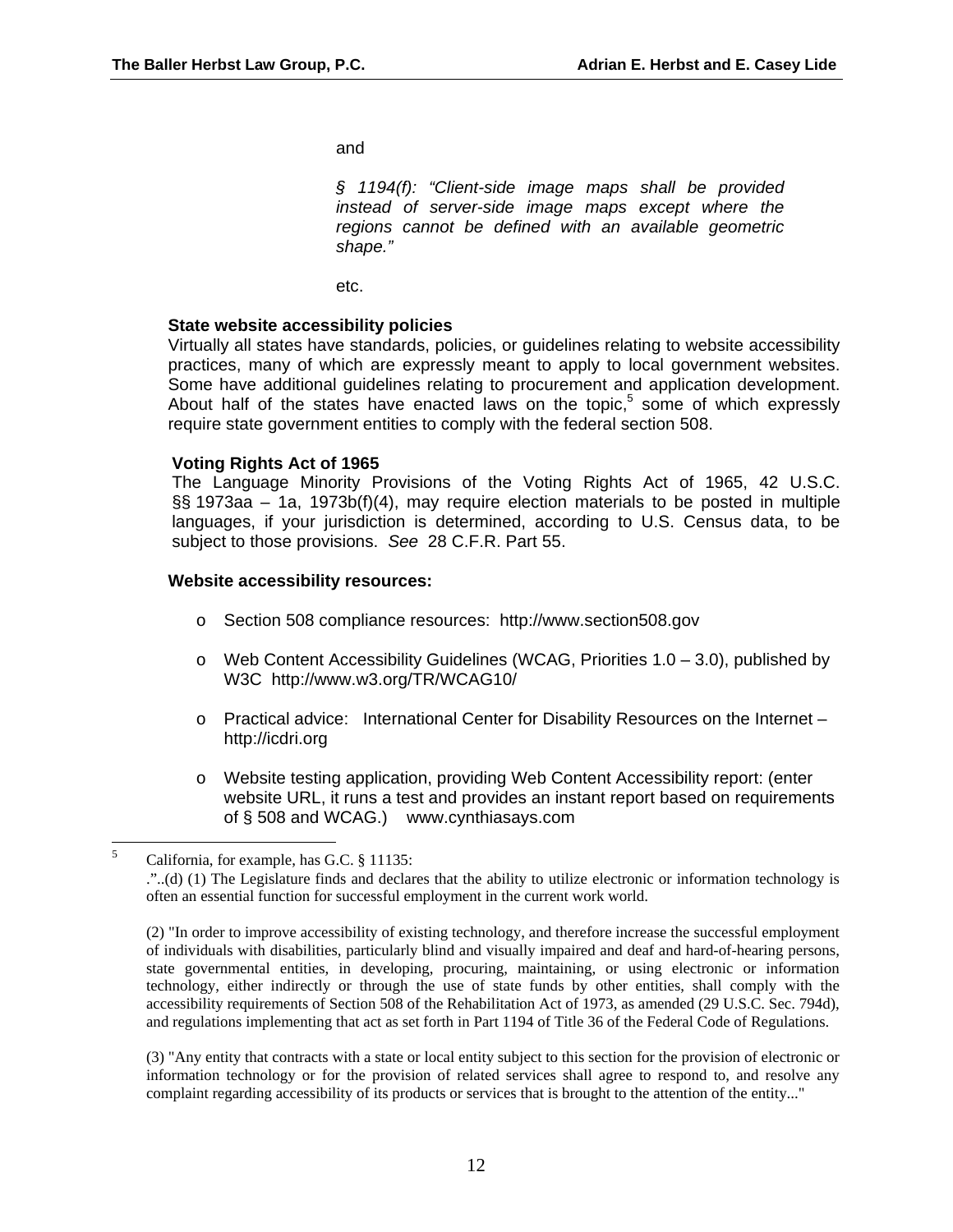# **PART II:**

# **PRACTICAL ADVICE FOR CREATING A GOVERNMENT WEBSITE**

In light of the foregoing legal considerations, we provide the following high-level outline of practical issues and advice for use by governments in their planning process, or, for those that already have a website up and running, as a checklist:

- 1. Select **webmaster**(s) and/or web manager. Establish **policy authority** for website.
	- a. Municipality is liable for website manager's actions only where the decision-maker possesses final authority to establish municipal policy with respect to the action ordered. *See, St. Louis v. Praprotnik,* 485 U.S. 112 (1988); *Riddick v. School Board,* 238 F.3d 518 (4th Cir. 2000).

#### 2. Register a **domain name.**

- a. Be mindful of inter-governmental consistency (the state may have a scheme for local governments already).
- b. Name/trademark issues.
	- i. is .gov always available?
	- ii. .org? .net? .state.us/\* ?
- c. Register it with a domain name registrar/ICANN (website contractor may provide this as part of services).
- d. WIPO/ICANN domain name dispute process.
- 3. **What do you want** the website to provide?

## **Government information?**

- a. Municipal services information and contacts?
- b. Government workings council meetings (streaming video?), announcements, minutes, etc.?
- c. Other government info: links to state, federal?
- d. Access-protected areas for city employees (access control scheme for sensitive information)?

# **Non-governmental information?[6](#page-14-0)**

a. Area attractions?

<span id="page-14-0"></span> $6\phantom{a}$ <sup>6</sup> Government website policymakers should carefully consider the ramifications of providing non-governmental information about area businesses, attractions, etc. As a political consideration, would the government be competing with a private-sector effort to do the same thing? Also, some states and localities have "public purpose" laws, which restrict the degree to which a government entity can act outside of the realm of traditional governmental functions, and may restrict how a government website provides advertising and other non-governmental information.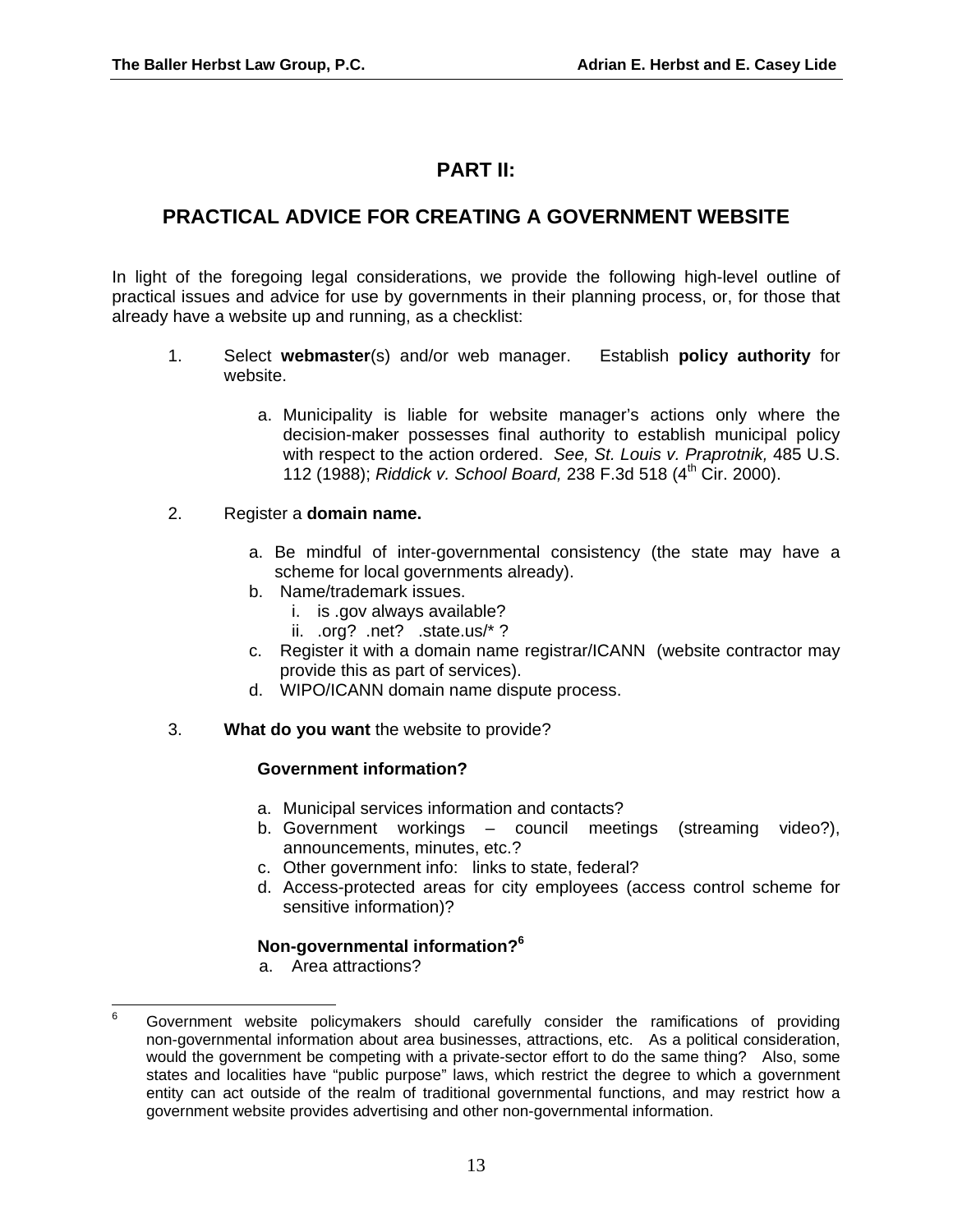- b. Information on area businesses? (be careful here)<sup>[7](#page-15-0)</sup>
	- 1. Paid advertising?
	- 2. Free space?
	- 3. Links only, or allow entire hosted pages?
	- 4. How select? Geographic restrictions? Political advertising?
- c. Information on area churches?
- d. General announcements (e.g, club meetings)?
- e. Sports teams? Schedules?
- f. Youth activities? (scouting, after-school programs, etc.)
- g. Any non-local, non-government information?

# **Interactivity?**[8](#page-15-1)

- a. E-government? (permits, filings, conducting business w/ govt online, employment info etc.)
- b. Citizen bulletin boards?
- c. Chats with government officials?
- d. Interactive council meetings?
- e. Areas for children?<sup>9</sup>
- f. Advanced applications, streaming and stored video (council meetings, etc)?
- g. Musical performances?

# 4. **Hosting/ownership issues:**

a. Hosted by government-owned facilities, or hosted by web services company?

Potential ramifications for contributory/vicarious liability. See, *Intellectual Reserve, Inc. v. Utah Lighthouse Ministry, Inc.,* 75 F.Supp.2d 1290 (C.D. Utah 1999)(contributory copyright infringement).

- b. Who owns the website?
- c. Who gets to keep what after the arrangement ends?
- 5. **Create necessary policies.** Obtain legal counsel to draft policies reflecting choices made in # 3, above.
	- a. Website purpose policy<sup>[10](#page-15-3)</sup>
	- b. Linking policy<sup>[11](#page-15-4)</sup>
	- c. Advertising policy

 $\frac{1}{7}$ See discussion of *Putnam Pit* case in Part I, Section 1.

<span id="page-15-1"></span><span id="page-15-0"></span><sup>8</sup> See Part I, Sections 1 & 2.

<span id="page-15-2"></span><sup>9</sup>  $\frac{9}{10}$  See discussion of COPPA, Part I, Section 5.

<span id="page-15-3"></span>The City of Cookeville's stated website purpose, as quoted by the court in *Putnam Pit*, is:

<sup>&</sup>quot;... to publish, electronically, information about the benefits and opportunities afforded within the community to its citizens and visitors, including messages from city officials; council meeting agendas, ... job opportunities in city government; information about building permits; property taxes and the like."

<span id="page-15-4"></span><sup>11</sup> See *Putnam Pit* case discussion, Part I, Section I.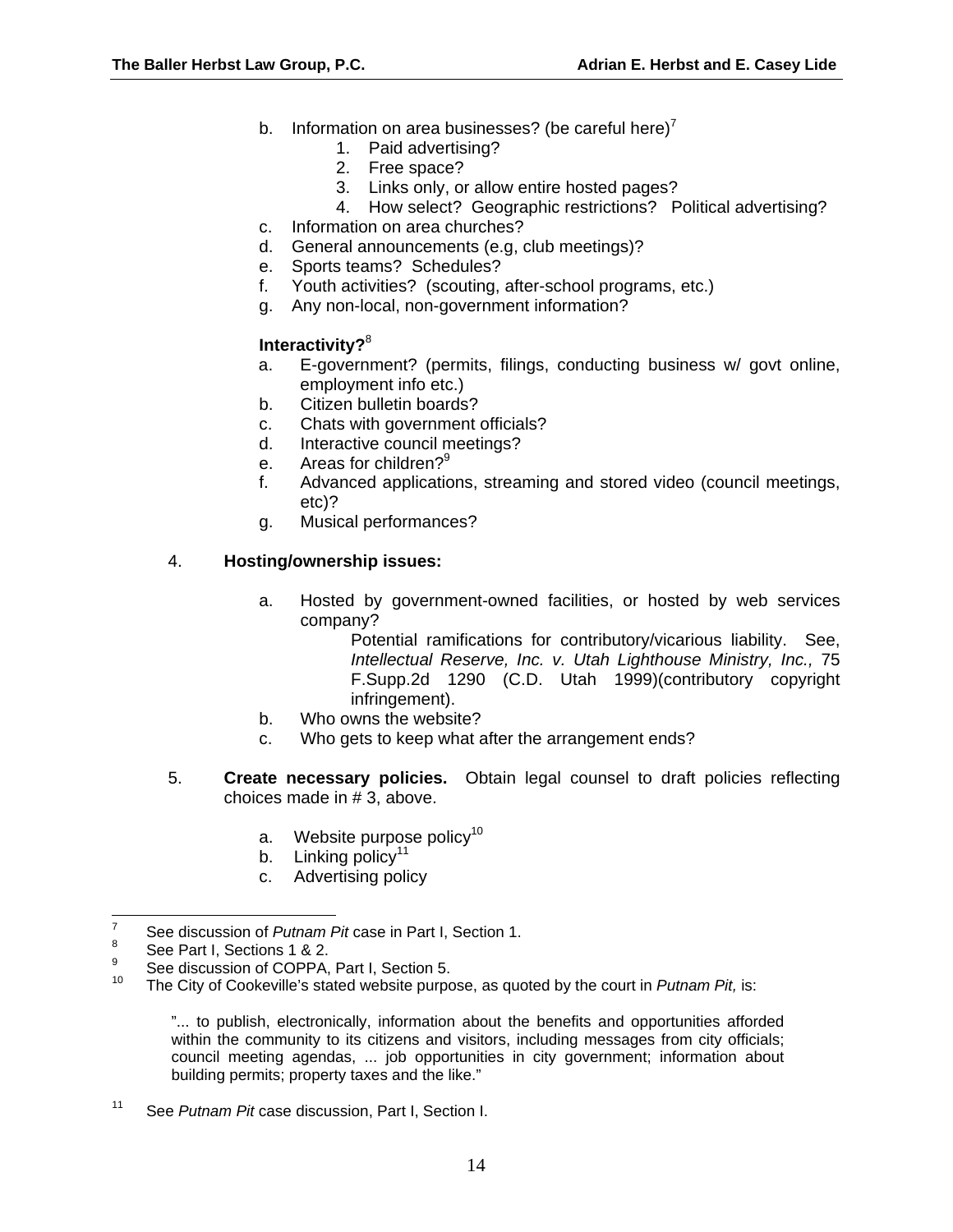- d. Privacy policy/use of personal information
- e. Copyright<sup>[12](#page-16-0)</sup>
	- 1. Copyright notice and info
	- 2. Register with U.S. Copyright Office as service provider? (check with counsel)
	- 3. ASCAP/BMI copyright license agreement/payment for performance rights if intend to broadcast copyrighted music, now or in the future.
	- 4. Consider insurance ramifications
	- 5. Disclaimer(s)
- 6. **Insurance?**
- 7. **Ongoing**: Maintain committee and a clear chain of authority to review issues as they arise.

<span id="page-16-0"></span> $12$ See Part I, Section 4.